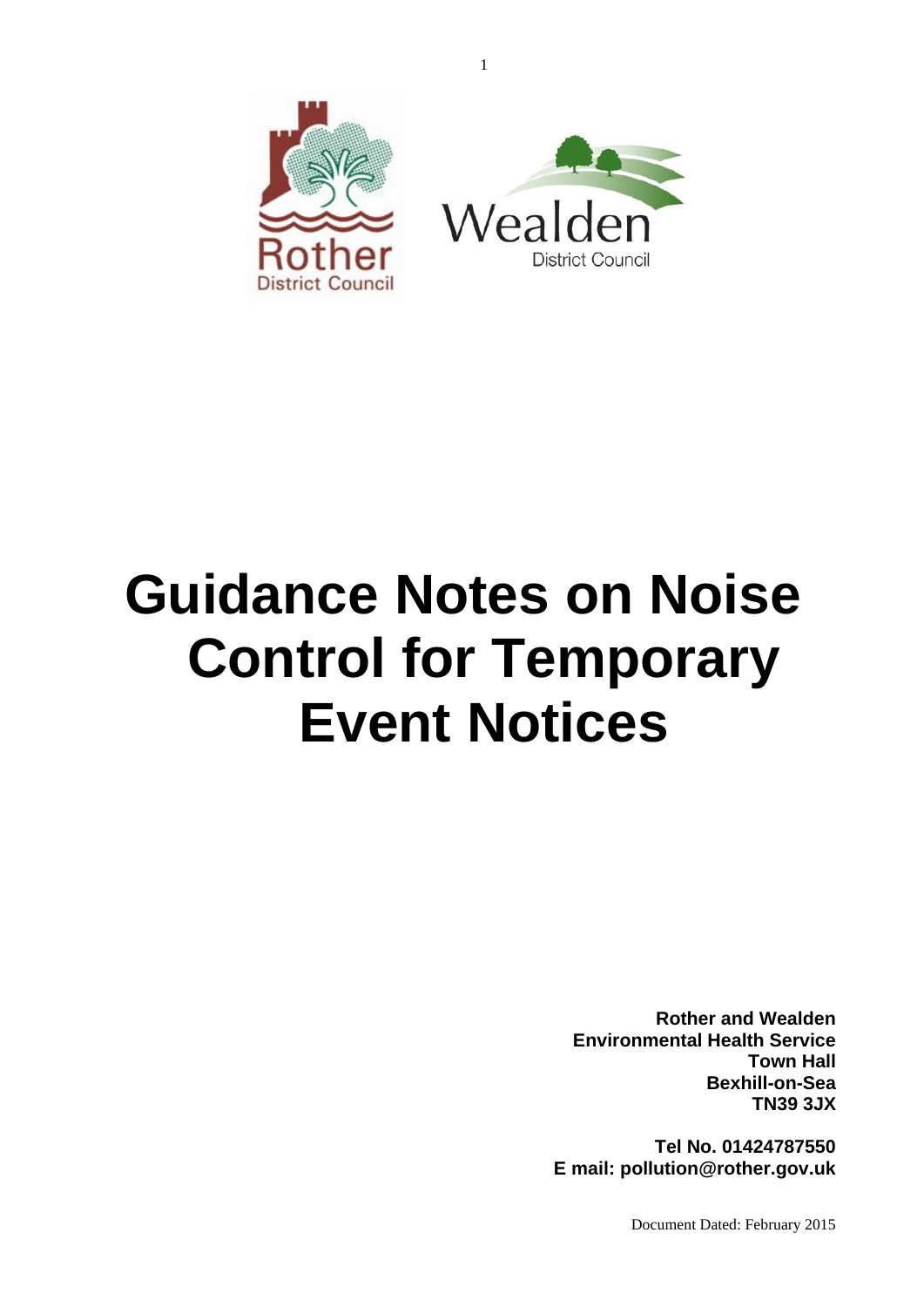## **Introduction**

This document provides guidance for persons who are applying for Temporary Event Notices, on the avoidance of noise and other public nuisance issues from their events/premises.

You should be aware that there is a legal duty to prevent noise nuisance under the Environmental Protection Act 1990 and the Anti-Social Behaviour Act 2003, irrespective of the new licensing regime. Failure to do so may lead to enforcement action/service of notices and /or legal proceedings.

Premises users should take a proactive approach to prevent possible noise nuisance. Communication with residents and providing an adequate response to their concerns, can prevent noise complaint. If there is a history of complaints it can be beneficial to hold regular liaison meetings with local residents.

This guidance suggests ways to avoid noise nuisance and so maintain good relations with your neighbours. It will also enable you to formulate a noise management plan and operating schedule to prevent causing a noise nuisance and meet also meet the Council's licensing objectives under the Licensing Act 2003.

## **Typical Sources of Noise**

The sources of noise giving rise to complaints from local residents vary considerably, but can include music, singing, public address systems, large screen televisions or video displays, plant and machinery, deliveries, car parks, children's play areas, pub gardens, fireworks and from people outside the premises.

Experience shows, however, that the majority of complaints come as a result of music being audible in nearby or adjoining noise sensitive premises. Problems usually arise where licensed premises are close to residential premises or share adjoining structures. This is because entertainment noise can break out from the licensed premises or be transmitted through the structure to the adjoining premises, where it can cause problems.

While each situation is judged on its own merits, the close proximity of neighbours to some establishments may mean that they are simply not suitable for the chosen entertainment. It is important to ensure that the location and structure of your premises is suitable for the entertainment you intend to provide.

Other than in exceptional circumstances, the Council expects that noise associated with regulated entertainment which takes place between the hours of 23:00 and 09:00 or which takes place on a frequent basis at any time, should be controlled to such a level that the noise will be inaudible, with windows partly open for ventilation, inside noise sensitive properties in the vicinity of the licensed premises.

The following sections outline practical measures to reduce the risk of unacceptable noise associated with licensed premises. We appreciate that the information is quite detailed and not all of the areas covered, will be of relevance to all situations, however we would ask that the information is considered and every effort is made to ensure that the entertainment held under the TEN, does not cause a nuisance to neighbouring properties.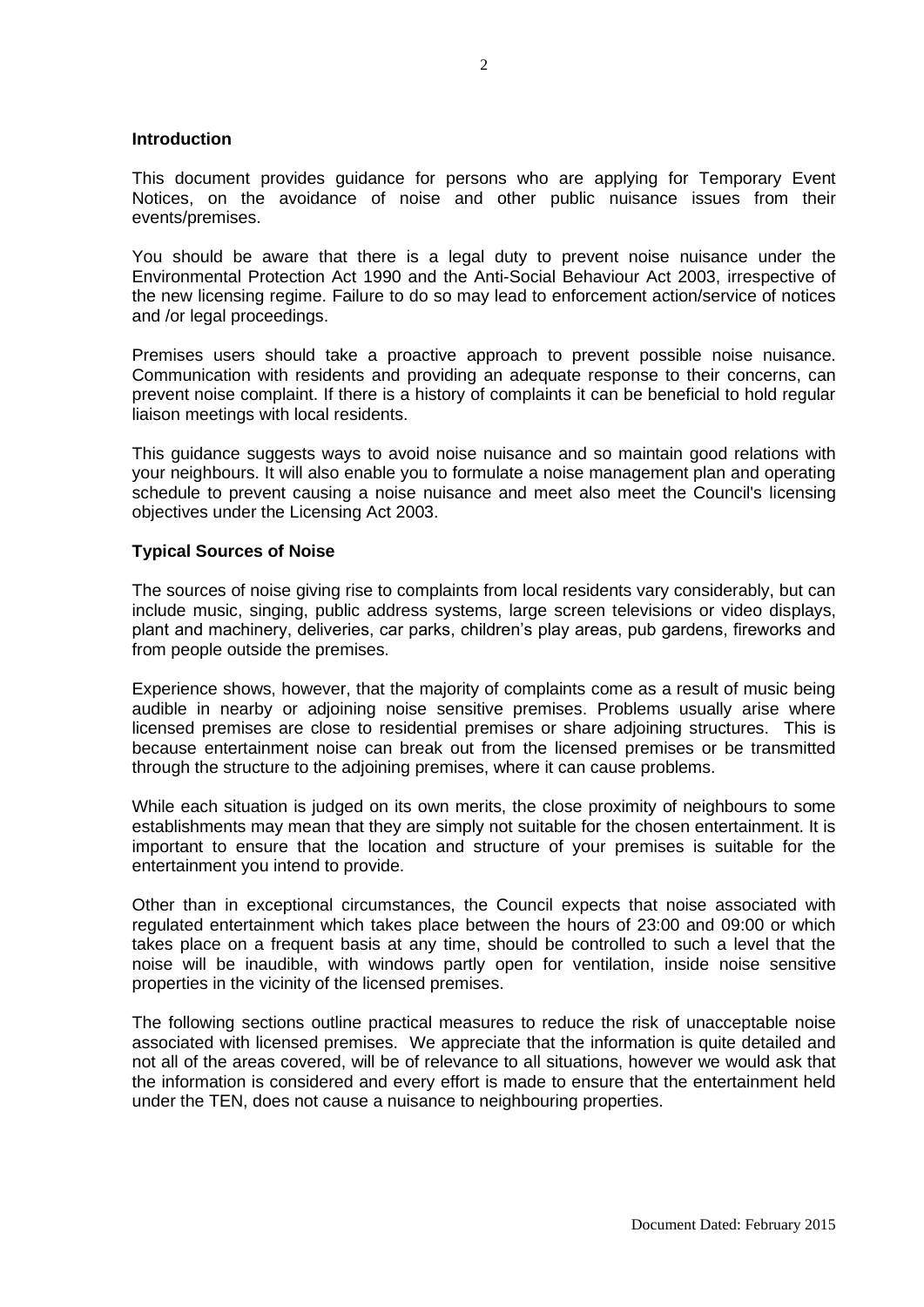## **Building Structure, Design and Layout**

- Openings in the structure of the premises, such as windows, doors and vents will allow the noise to escape easily. Openable windows should be kept closed during events, including windows serving adjacent rooms especially if they are near noise sensitive properties. Ensure that doors are not opened unnecessarily during events. Acoustic lobbies to doors often provide good noise control.
- Ventilation grilles provide no resistance to the transmission of noise unless acoustically treated e.g. by fitting acoustic baffles or attenuators.
- Conservatories or structures with large areas of glazing or lightweight roofs offer relatively little sound insulation and should not be used to host amplified music and dancing entertainment if located near to residential properties. An internal lobby between any conservatory etc and those parts of the premises where high levels of music are played will minimise the noise in these acoustically weak areas and help to reduce noise breakout.
- Marquees afford very little sound attenuation and if sited close to noise sensitive premises noise nuisance is likely. Careful consideration should therefore be given to the type of entertainment that is held within such structures and the presumption is that they will not be suitable for high levels of amplified music.
- Where entertainment premises are physically joined to a noise sensitive building, then noise travelling through the structure can be very difficult to control. Careful thought should be given to the layout and positioning of rooms used for noisy entertainment. In certain circumstances it is just not practical to have noisy premises joined to a noise sensitive neighbour

### **Other measures to consider include:**

- Reviewing the type of music being played
- Reducing the bass content of the music
- Reviewing the location, direction and number of speakers
- Informing performers of any noise problems and associated controls and monitor their compliance
- Relocation and/or isolation of speakers which are adjacent to wall or ceiling mounted extractors
- Mounting speakers on rubber or similar material to reduce transmission into the main building structure.

# **Outdoor Areas**

These are more likely to cause problems in the summer months and the location in relation to residential properties is important.

Screening by buildings or by the erection of walls or close-boarded fences can help reduce disturbance to neighbours. Management of outdoor areas is important: with regular monitoring and control essential. It may be appropriate to restrict or prohibit public access to a beer garden, terrace, barbecue or children's play area late in the evening and at night, to adequately control noise nuisance.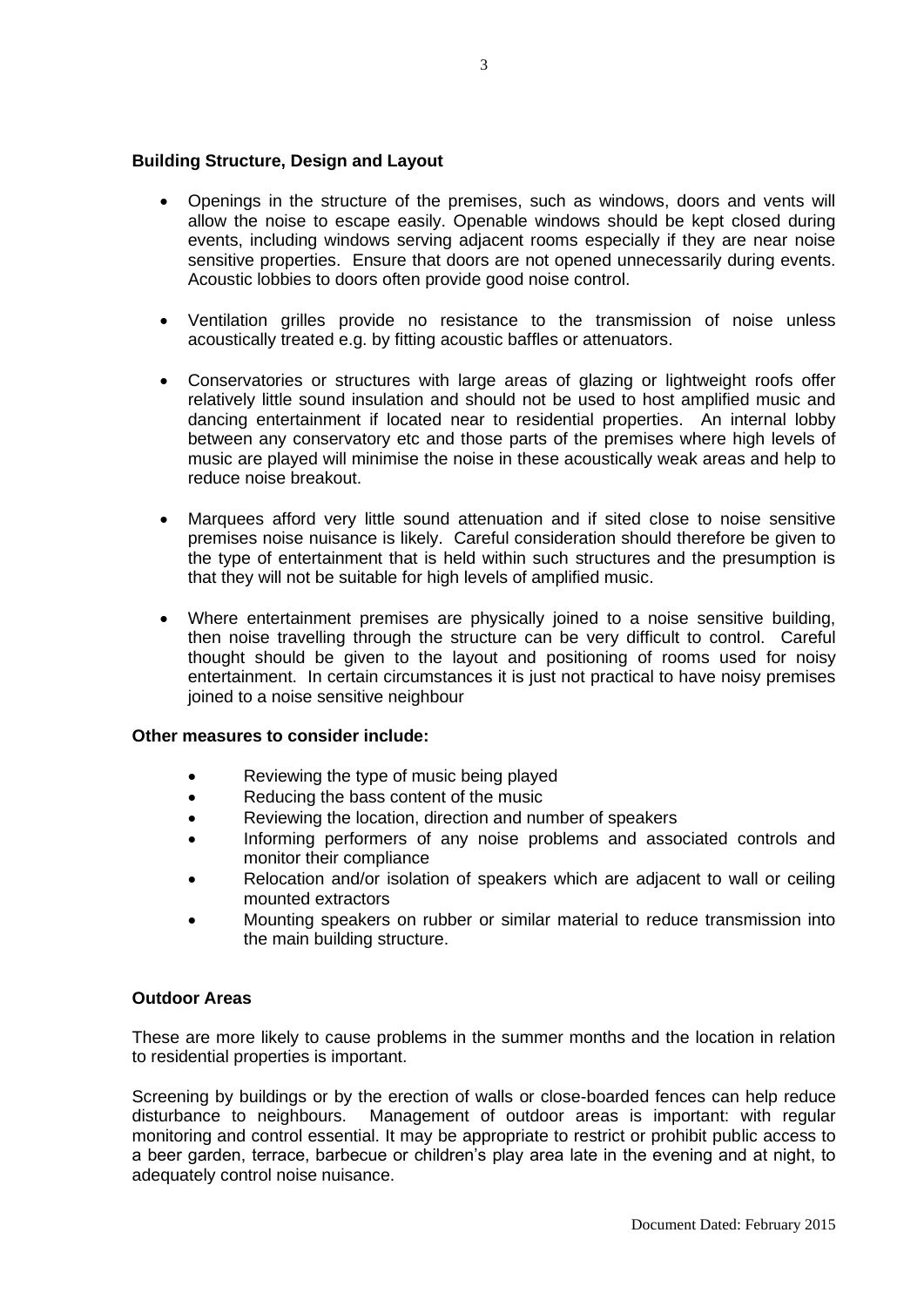If planning outdoor events, make sure speakers are pointed away from the most noise sensitive premises and position stages as far away from these premises as possible. Existing non-sensitive buildings, barriers and natural features can provide effective screening and should be used, wherever possible. If such structures are unavailable then an alternative boundary acoustic screen should be provided adjacent to noise sensitive premises. Further information on outdoor events is available in the document 'Guidance on Noise Control for Concerts and Outdoor Events'.

## **Patrons**

Licensees can be held to account for noise problems arising from patrons both on their premises and in the vicinity of the licensed premises. Controlling the impact of noise from patrons is usually a careful mix of location, design, operation and management of licensed premises. Patron noise tends to be less of a problem for premises that attract a mixed clientele, compared with premises targeted only at young persons.

The use of lobbied doorways can help control noise pollution, as they are directly under the control of the licensee and provide a calming transitional phase between the potentially noisy interior and quieter external environment.

Control of closing times between nearby premises can help prevent patrons cruising from one closed premises to another with later opening hours. This helps a more even distribution pattern of patrons leaving and hence creating noise, rather than a concentration from the last open premises.

Playing calmer-types of music at a lower volume towards closing time can encourage patrons to leave in a less rowdy manner, spread over a longer period so that the peak number leaving, and peak noise, are reduced.

Providing notices at exits requesting the co-operation of patrons can also help to reduce noise. However, in most cases it will be good practice for door supervisors, to manage the coming and going of patrons. In some cases specially trained staff may be also be used to patrol the surrounding area to help control noise from patrons.

### **Liaison with Local Residents**

You are encouraged to build and maintain a good working relationship with local people and be proactive about controlling noise from the premises. This can help promote goodwill and assist in ensuring that complaints are not made to the Council and reduce the likelihood of objections to the license in the future.

Methods should also be set up for logging and responding to noise complaints from local residents within appropriate time limits.

# **Establishment of Monitoring Systems**

Monitoring systems can be established to demonstrate compliance with noise policies and with any specific noise restrictions imposed by the licence, e.g. an hourly check of music noise levels at the nearest noise sensitive premises or at specified locations which are representative of the noise at the nearest noise sensitive premises.

# **Staff Training**

Staff should be provided with general advice and training on noise control measures and made aware of internal procedures for assessing and controlling noise and dealing with complaints.